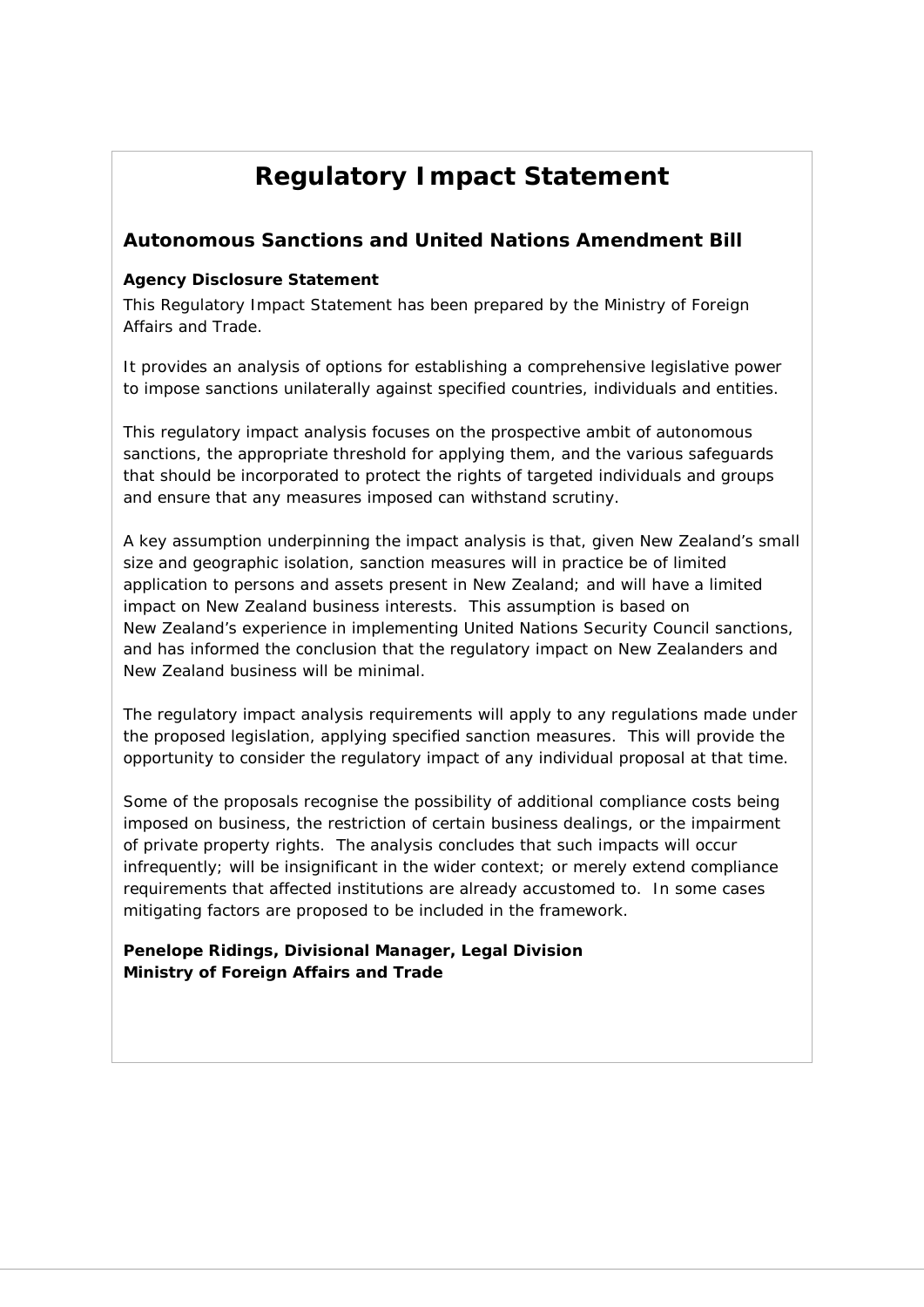# Status quo and problem definition

1 Sanctions are a common global tool for seeking to influence foreign governments and responsible individuals to modify their behaviour in situations of international concern. The aim of sanctions is to exert political and economic pressure to bring about change. Sanctions can take a variety of forms, but the most common in current usage are:

- travel bans or entry restrictions against specified individuals or groups;
- trade restrictions including arms embargoes;
- economic sanctions such as the freezing of assets and restrictions on the transfer of funds; and
- diplomatic sanctions such as the expulsion or recall of diplomats.

2 The United Nations (UN) Charter requires all UN member states to give effect to measures adopted by the Security Council under Chapter VII of the UN Charter where there is a threat to international peace and security.<sup>[1](#page-1-0)</sup> New Zealand implements sanctions imposed by the Security Council under the United Nations Act 1946. New Zealand has implemented UN sanctions consistent with recent Security Council mandates in respect of North Korea, Iran and Libya, among others.<sup>2</sup> To varying degrees, New Zealand's regulations implementing these sanctions have included all the forms of sanctions described above, except diplomatic sanctions (which the Security Council has not required member states to impose in recent history and which, in any event, do not require regulatory implementation).

3 In some situations the Security Council fails to adopt measures under Chapter VII of the Charter. This may be because there is disagreement over the scope of the measures proposed, the individuals and entities to be targeted, or the very existence of a threat to international peace and security. It may also be because one of the five permanent members of the Security Council is unwilling to see sanctions imposed in the circumstances under consideration and chooses to exercise its power of veto, thereby blocking Security Council action. In situations like these, some countries opt to act independently of the UN and impose sanctions unilaterally in an effort to influence the behaviour of the regime concerned. On occasions (such as the current situation in Iran) some countries wish to go further than the sanctions adopted by the Security Council. New Zealand is regularly called upon by our key security partners to join them in applying pressure in such cases.

4 In addition, there may be situations of regional rather than international concern which do not reach the attention of the Security Council, but which New Zealand wishes to respond to robustly.

-

<span id="page-1-0"></span><sup>1</sup> Charter of the United Nations, Articles 41 and 48.

<span id="page-1-1"></span><sup>2</sup> United Nations Sanctions (Democratic People's Republic of Korea) Regulations 2006; United Nations Sanctions (Iran) Regulations 2010; United Nations Sanctions (Libya) Regulations 2011.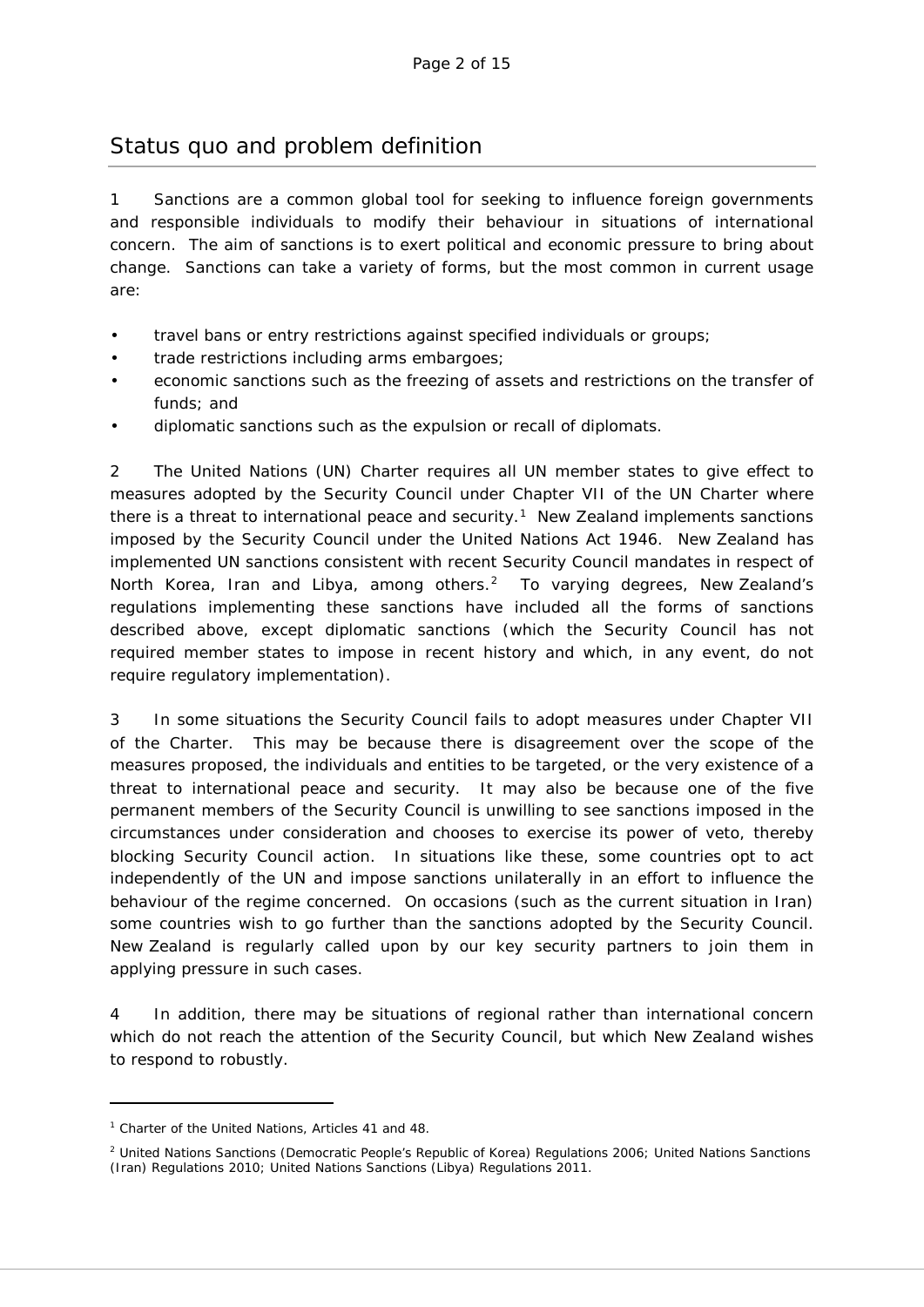5 All New Zealand's key security partners have the ability to impose sanctions outside the UN framework. In 2011, Australia passed the Autonomous Sanctions Act 2011, an enabling Act which provides for the making of regulations to proscribe persons or entities to which sanctions apply, and to restrict or prevent dealings with assets or the supply, sale, transfer or procurement of goods or services. In Canada, the Special Economic Measures Act provides a legislative basis for imposing unilateral economic sanctions including the freezing of assets; trade restrictions; and restrictions on the provision of financial or other services. The United States and European Union impose a wide array of sanctions on foreign states, individuals and entities through a system of Executive Orders made by the President in the case of the US, and under the framework of the Common Foreign and Security Policy in the case of the EU.

6 At present, New Zealand can apply a limited range of sanctions and sanction-type measures in an ad hoc way within existing policy and legal frameworks. These include the refusal of entry visas, diplomatic sanctions such as the expulsion of diplomats, the suspension of official visits and the suspension of aid and cooperation. Measures of this nature have been applied in the past against countries like Zimbabwe and Fiji.

7 However, there is currently no general legislative power to impose economic sanctions in the absence of a Security Council resolution. This means New Zealand is unable to participate fully in a wider network of countries applying sanctions so as to contribute to their overall transparency and effectiveness. Moreover, there is a growing risk of New Zealand being perceived as an easy target because of gaps in the range of sanction measures able to be imposed. For these reasons, New Zealand is increasingly regarded as being out of step with security partners such as Australia, Canada, the European Union and the United States.

8 Separately, the penalties in the United Nations Act 1946 have not been updated since 1990 and are now ill-matched to the seriousness of a breach of sanction measures. Accordingly it is proposed to update and align the penalty and enforcement provisions of the United Nations Act 1946 with the new autonomous sanctions framework.

# **Objectives**

9 The sanction measures available to New Zealand under current policy settings are not seen, either here or by our like-minded partners, as being sufficient to address situations of real concern. While there have been some questions about the effectiveness of sanction measures in the past, targeted economic and financial sanctions (also known as "smart" sanctions) are considered to be among the most effective measures available, and are accordingly regarded as a critical element of an effective sanctions regime.

10 It is recognised that, in many cases, the practical impact of sanctions imposed unilaterally by New Zealand will be limited by our comparatively small size and our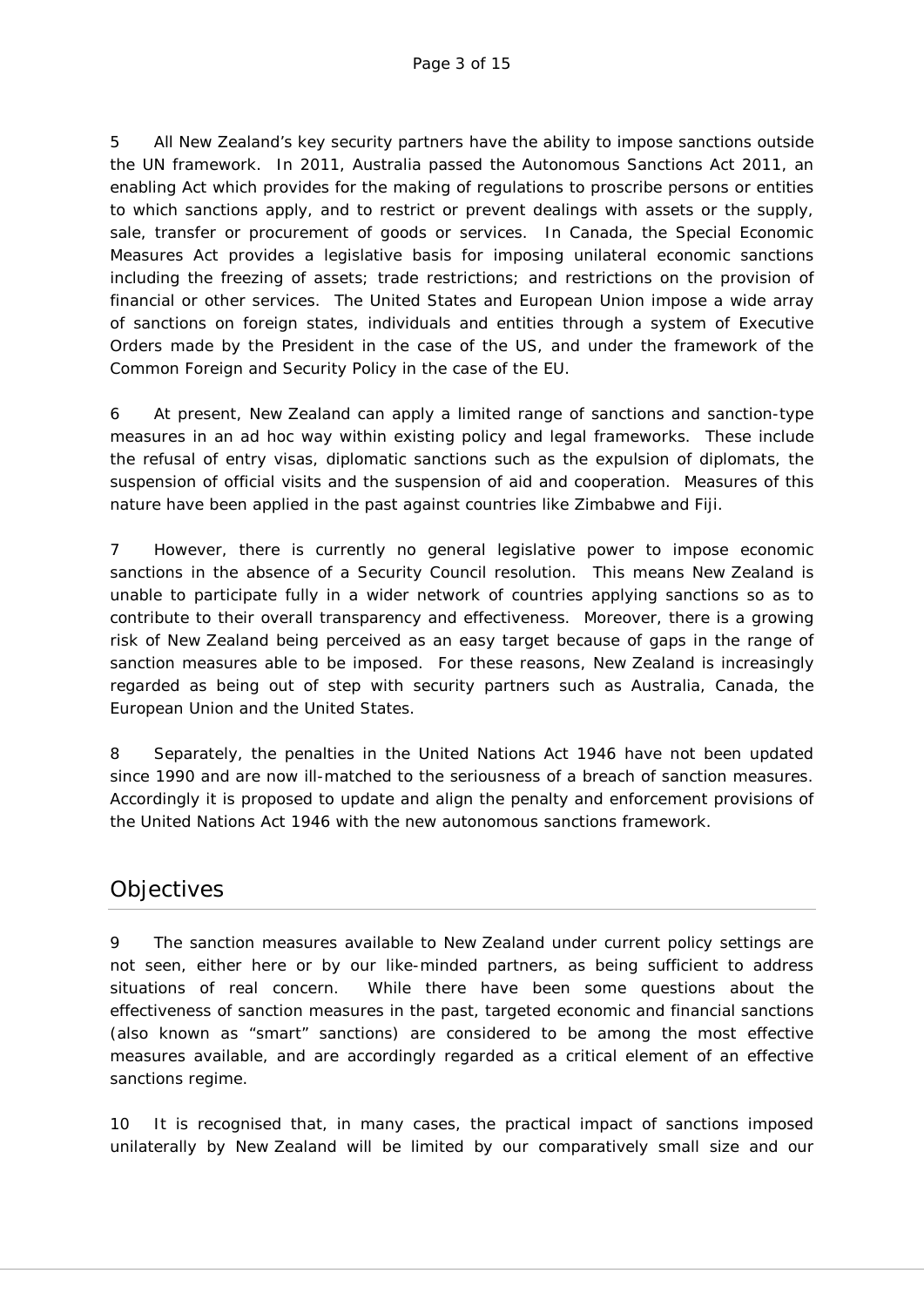geographic isolation. Nevertheless, it is important for New Zealand to be able to demonstrate its commitment to addressing situations of concern, by enhancing our ability to act in concert with security partners.

11 For these reasons it is in New Zealand's interests to adopt a consolidated legislative framework for the imposition of sanction measures, enabling New Zealand to:

- list individuals or entities targeted by sanction measures;
- place restrictions on using or dealing with assets linked to those persons or entities; and
- restrict the sale, procurement or transfer of goods and services.

12 It is also appropriate for the penalty and enforcement provisions of the United Nations Act 1946 to be aligned with those applying to sanctions imposed unilaterally, since the offences are directly comparable.

- 13 The objectives of the proposal are therefore:
- to create a legislative power to impose economic sanctions against specified individuals and entities in the absence of an explicit UN Security Council mandate;
- to improve overall efficiency and transparency in the operation of New Zealand's sanctions regime by combining in a single legislative instrument the power to impose unilateral sanctions requiring legislative authority; and
- to align the enforcement and penalty provisions of the United Nations Act 1946 with the new autonomous sanctions framework.
- 14 The broader policy goals of the regime are:
- to contribute to regional and international peace and security;
- to promote respect for international law and human rights;
- to uphold democratic principles and the rule of law; and
- to enable New Zealand to join with like-minded countries in sending a signal to foreign governments and responsible individuals and entities that fail to abide by recognised international standards.

# Regulatory impact analysis

15 It is important that any restrictive measures imposed by the government are supported by appropriate enforcement capabilities and penalties for breach. Likewise, it is imperative that banks and other financial institutions that might be required to freeze the assets of a given individual or group, or to prevent otherwise legitimate financial transactions from taking place, have the necessary legal basis for doing so.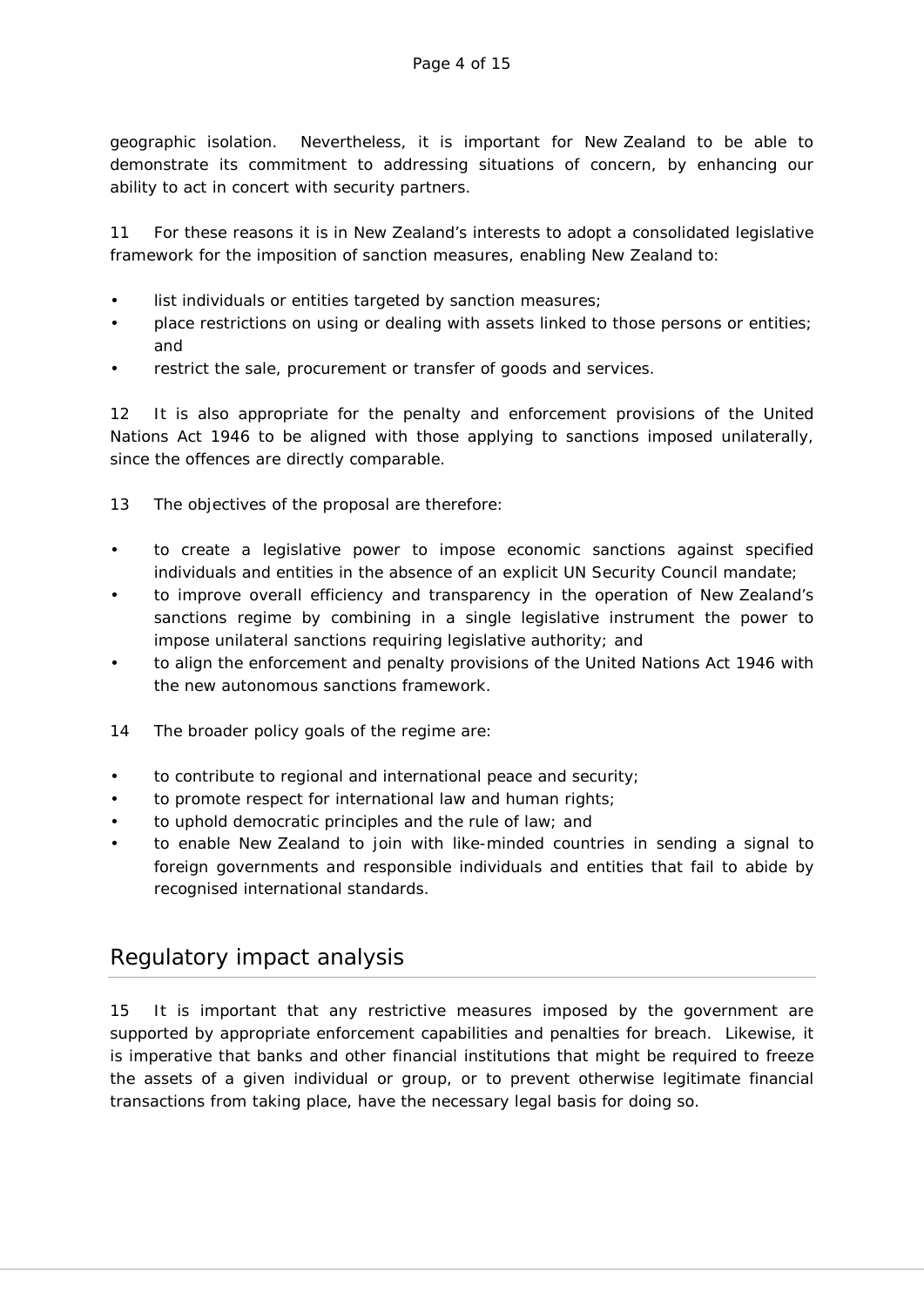16 For these reasons, a non-regulatory option would not meet the objectives described in the previous section. In developing this policy initiative, consideration has focused on the prospective ambit of autonomous sanctions, the appropriate threshold for applying them, and the various safeguards that might be incorporated to protect the rights of targeted individuals and groups and ensure that any measures imposed can withstand scrutiny.

### Structure of autonomous sanctions framework

17 The proposed Bill will establish an enabling regime for the imposition of sanctions outside the UN framework. As framework legislation, it is proposed that the Bill be broad, flexible and empower the making of regulations on a case-by-case basis. The regulations to be passed under the authority of the legislation would implement specified sanctions against named countries, individuals, entities or classes of individuals or entities.

18 The use of a combination of primary empowering legislation and subsidiary legislative instruments for the application of specific sanction measures will enable New Zealand to respond in a timely way to situations of concern. An alternative option of implementing detailed sanctions through an Act of Parliament alone would not be sufficiently flexible to accommodate fast-moving developments on the international stage.

19 Since the primary and subsidiary legislation form an interconnected package, this regulatory impact analysis considers not only the effects of the Bill, but also the range of impacts potentially resulting from the imposition of specific sanctions by regulation, and how they may be mitigated. The regulatory impact analysis requirements will apply to any regulations made under the proposed Bill, and there will be the opportunity to consider the regulatory impact of any individual proposal at that time.

### Threshold for applying autonomous sanctions

20 There is no single universally accepted test for determining when it may be appropriate to impose sanctions. Under Article 39 of the UN Charter, the Security Council is required to determine the existence of a threat to the peace, a breach of the peace, or an act of aggression, and may then decide what multilateral measures should be applied to maintain or restore international peace and security.

21 Most like-minded countries take a flexible approach to the imposition of autonomous sanctions, based on a foreign policy interest in bringing about a change in activities or policies such as violations of international law or human rights, or policies that do not respect the rule of law or democratic principles. Before autonomous sanctions can be applied under Australia's Autonomous Sanctions Act 2011, the Minister of Foreign Affairs must be satisfied that the proposed regulations: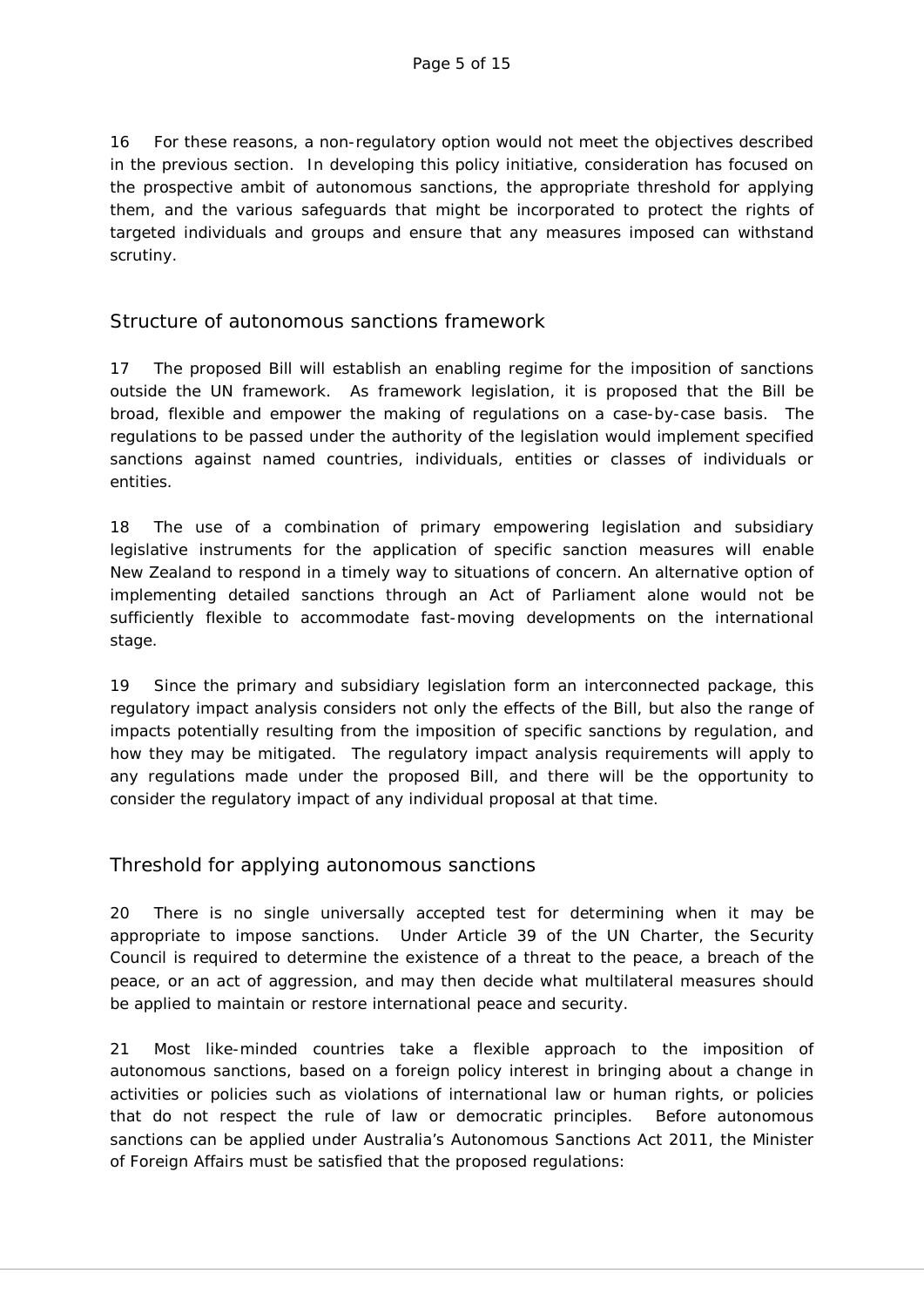- will facilitate the conduct of Australia's relations with other countries or with entities or persons outside Australia; or
- will otherwise deal with matters, things or relationships outside Australia.<sup>[3](#page-5-0)</sup>

22 Canada's Special Economic Measures Act applies a different test, requiring a determination that a grave breach of international peace and security has occurred that has resulted, or is likely to result in a serious international crisis.<sup>[4](#page-5-1)</sup>

23 To accommodate the range of circumstances potentially giving rise to a need to impose sanctions unilaterally, it is proposed that New Zealand adopt an approach similar to that of Australia, the European Union and the United States, whereby the Minister of Foreign Affairs may decide to impose sanctions when it is in New Zealand's foreign policy interests to do so. This approach will provide New Zealand with the flexibility to respond appropriately to a variety of situations of concern.

24 Beyond this threshold test, the application of any sanctions must be in accordance with international law, including New Zealand's obligations under the World Trade Organisation and relevant free trade agreements.

### Subjects of autonomous sanctions

25 It is possible for sanctions to be applied so as to target the governments of third countries and individual regime members, as well as non-state individuals and entities. It is proposed that New Zealand's framework provide for the possibility of action against any of these categories. This approach acknowledges that broad-ranging economic or financial restrictions may fail to target and thereby influence the perpetrators of a situation of concern, and may result in disproportionately high economic and humanitarian impacts on the wider population.

26 Empowering the taking of action only against a foreign government responsible for a matter of international concern would not meet the objectives of the legislation and would be inconsistent with the approaches of our key security partners. Therefore it is proposed that the legislation include the ability to list individuals, groups or entities who would be subject to sanction measures. This approach recognises that "smart" sanctions are highly targeted measures designed to maximise the objective of effecting change in the regime's behaviour, while minimising deleterious effects on the general population.

27 The benefit of such a flexible approach is that it will enable New Zealand to impose targeted measures (such as admission restrictions or the freezing of assets) against the individuals or groups most responsible for, or who have a close connection with, a situation of concern; at the same time as allowing measures of general application (such

-

<span id="page-5-0"></span><sup>3</sup> Autonomous Sanctions Act 2011, section 10(2).

<span id="page-5-1"></span><sup>4</sup> Special Economic Measures Act, section 4(1).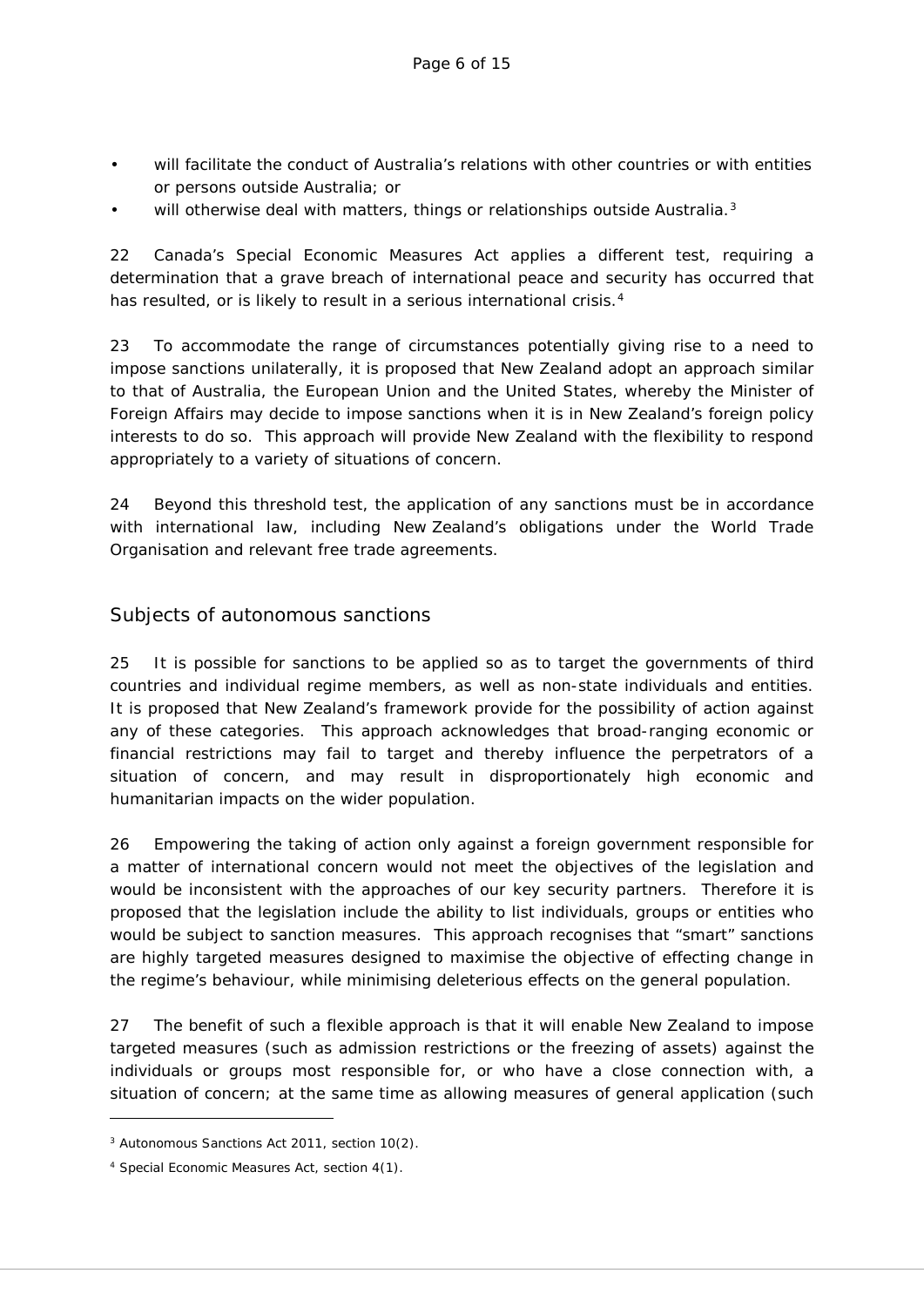as arms embargoes or a ban on the provision of specified technologies) against specified countries.

28 While New Zealand citizens and permanent residents could theoretically be subject to autonomous sanctions, in practice there will be limited direct impact on them, since any measures must be based on foreign policy considerations.

29 It is conceivable that breaches of sanction measures may take place overseas by people who subsequently enter New Zealand (for example, the provision of paramilitary training in-country by a New Zealander in breach of sanctions). To cater for this possibility and ensure that New Zealand's autonomous sanctions have the furthest appropriate reach, it is proposed to include an enabling provision in the legislation so that specific sanctions may be expressed as having extraterritorial effect.

### Scope of autonomous sanctions

30 New Zealand and the international community commonly have recourse to three broad classes of sanction measures requiring legislative authority to impose:[5](#page-6-0)

- restrictions on the admission of specified individuals or groups of individuals (entry/travel bans);
- arms embargoes and other restrictions on the exchange of goods or services; and
- economic and financial sanctions such as the freezing of assets and restrictions on the transfer of funds.

31 To enable New Zealand to apply the most effective measures available in a given situation, and to act in concert with our key security partners, it is important that the autonomous sanctions framework make provision for all these classes of sanctions. Any other option would not meet the objectives of the sanctions regime.

#### **Admission restrictions**

-

32 Designating a sanctioned individual for the purpose of preventing them from travelling to, entering or remaining in the country sends an important signal about the seriousness with which New Zealand regards the behaviour, policies or activities of that individual. It has been found to be an effective sanction in particular circumstances.

33 Currently the Immigration Act and Instructions are used to restrict entry to New Zealand by named individuals. However, there are efficiency and transparency benefits to incorporating a power to restrict entry into the wider general legislative framework for the imposition of sanctions.

<span id="page-6-0"></span><sup>5</sup> Ancillary measures such as diplomatic sanctions, the suspension of co-operation with a third country, and the disruption of sporting or cultural ties are largely available at the discretion of the government choosing to impose them, and generally do not require legislative authority.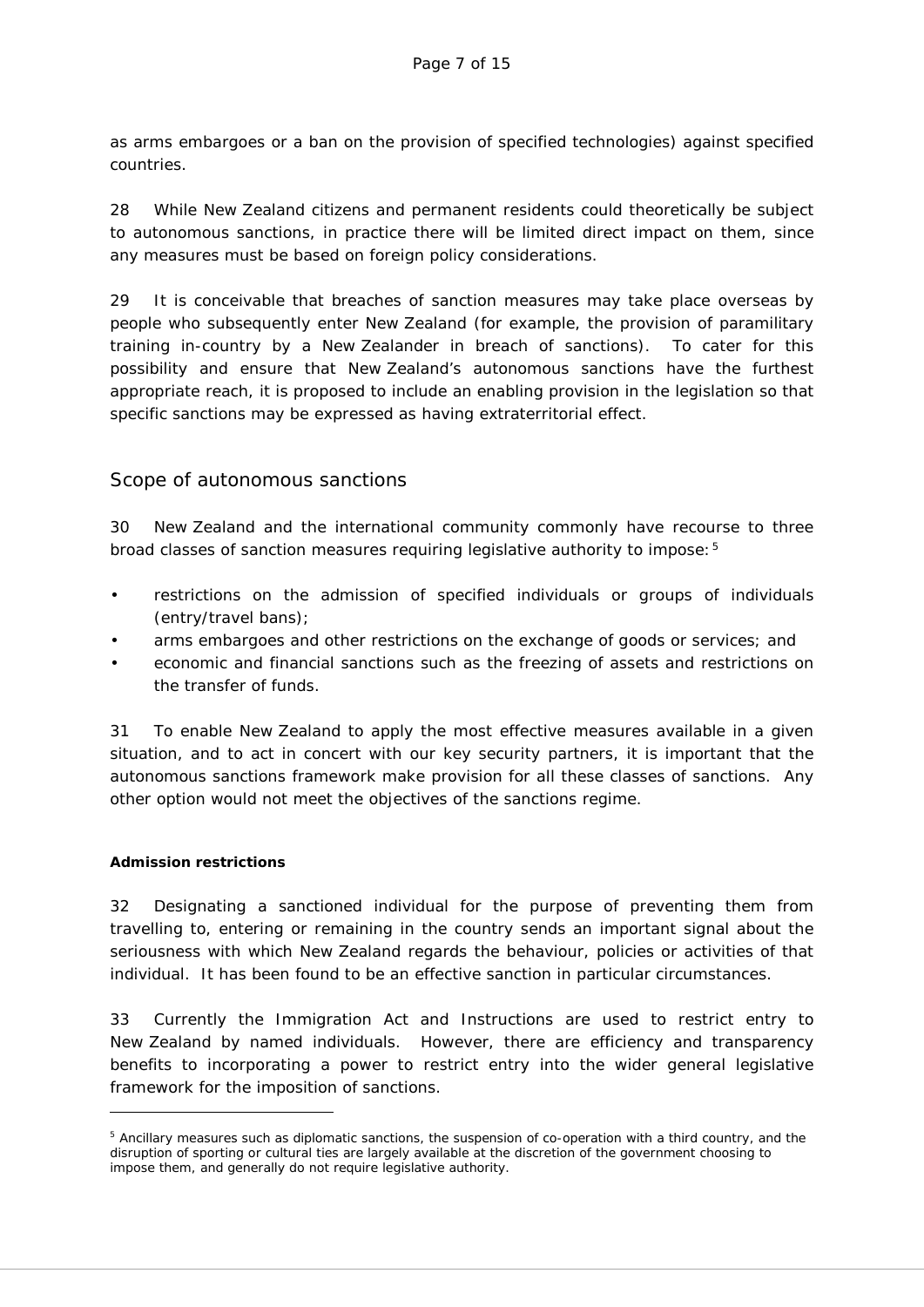34 Admission restrictions would not apply to New Zealand citizens or permanent residents.

#### **Trade restrictions**

-

35 Trade sanctions can currently be imposed under powers in the Customs and Excise Act 1996. As with travel restrictions, there are considered to be efficiency and transparency benefits to incorporating a power to impose trade restrictions into the wider legislative framework for the imposition of sanctions.

36 A common type of trade restriction is an arms embargo, which appears in virtually all United Nations Security Council resolutions imposing sanction measures. Some trade restrictions do go beyond this. The United Nations Sanctions (Iran) Regulations 2010 prohibit the export of specified military equipment and technology to Iran. The Regulations also establish a scheme for the registration of business dealings with Iran, in an effort to control business dealings which might contribute to Iran's proliferationsensitive nuclear activities or the development of delivery systems for nuclear weapons.

37 While arms embargoes are the most common form of trade sanction, there are situations where it may be appropriate to restrict trade in goods more broadly, perhaps extending to cover goods or technologies on the New Zealand Strategic Goods List<sup>[6](#page-7-0)</sup> or other sensitive goods. Restrictions on the supply of services might extend to technical advice, assistance or training in a specified domain (such as military or paramilitary training); financial services; or services relating to the supply, sale, transfer, manufacture, maintenance or use of a restricted good.

38 The application of trade sanctions will in some cases restrict New Zealand companies in their dealings with sanctioned countries, individuals or entities; or hinder the provision of specified goods and services by them. However, the economic and compliance costs associated with such restrictions are anticipated to be minimal in the overall context of New Zealand's exports, especially when restrictions are more likely to target goods and services of a military or proliferation-sensitive nature.

39 Any trade-restrictive measures, whether applied under the existing powers in the Customs and Excise Act or under new powers in the Autonomous Sanctions Bill, must be applied consistently with New Zealand's international obligations, especially under the World Trade Organisation agreements and free-trade agreements to which New Zealand is party. Outside UN-mandated sanctions, these agreements broadly speaking allow trade restrictions to be imposed in circumstances where they are necessary to protect New Zealand's essential security interests. Any proposed trade sanctions would be

<span id="page-7-0"></span><sup>6</sup> [http://www.mfat.govt.nz/Trade-and-Economic-Relations/3-Export-controls/1-NZ-Strategic-Goods-List/01-](http://www.mfat.govt.nz/Trade-and-Economic-Relations/3-Export-controls/1-NZ-Strategic-Goods-List/01-Strategic-Goods-List.php) [Strategic-Goods-List.php](http://www.mfat.govt.nz/Trade-and-Economic-Relations/3-Export-controls/1-NZ-Strategic-Goods-List/01-Strategic-Goods-List.php)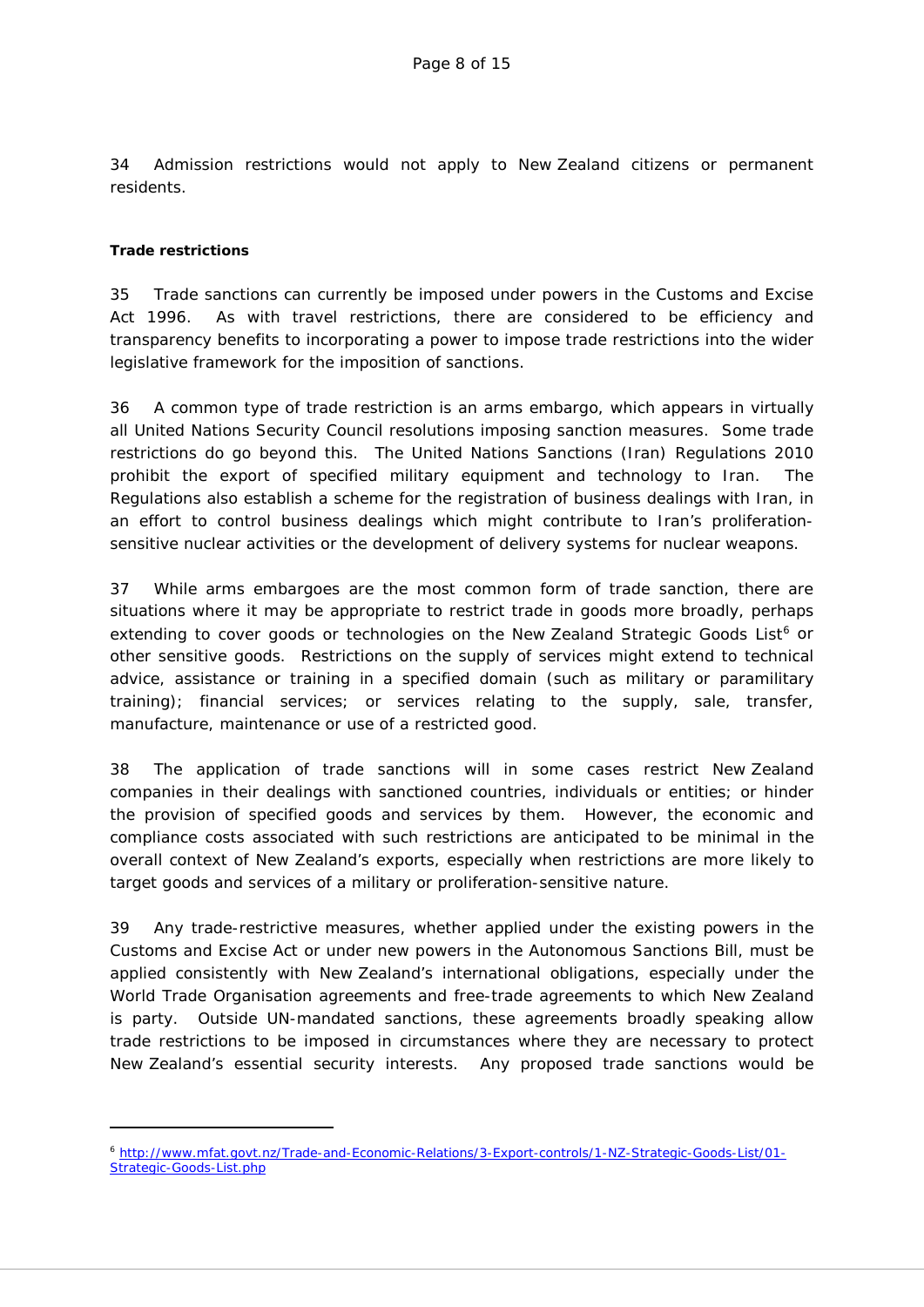assessed for consistency with international trade obligations by the Ministry of Foreign Affairs and Trade on a case-by-case basis prior to the promulgation of regulations.

#### **Economic/financial sanctions**

-

40 The ability to impose economic and financial sanctions, such as the freezing of assets or a prohibition on financial transactions relating to specified individuals or entities, is at the heart of an effective sanctions regime. Targeted sanctions of this nature have become increasingly popular as part of the move to make sanctions "smarter" by isolating the key actors responsible for objectionable policies or behaviour, limiting their access to funds and to international financial markets, while avoiding wider adverse impacts on the general population. Recourse to targeted economic and financial sanctions has been a growing trend not only in the decisions of the Security Council under the UN Charter, but also in the suite of measures applied by security partners such as Australia, Canada, the European Union and the United States.<sup>[7](#page-8-0)</sup>

41 A legislative framework that did not provide for the possibility of applying the full range of sanctions, including economic and financial sanctions, would not take New Zealand much beyond our current ability to impose sanction-type measures in a piecemeal way under existing legislation. It would not only deny the government a vital tool in its arsenal against egregious policies and behaviour, it would also be inconsistent with the approach adopted by all New Zealand's key security partners and would be regarded as not fulfilling the fundamental purpose of an autonomous sanctions regime.

42 For these reasons it is important for New Zealand's autonomous sanctions framework to include the ability to restrict the use of, dealing with, or making available of assets (including money, securities and property) in appropriate cases.

43 The application of economic and financial sanctions in particular cases will impose additional compliance costs on banks and other financial institutions in terms of:

- monitoring and conducting appropriate due diligence on account holders;
- freezing assets held in New Zealand by specified individuals or entities; and
- monitoring and controlling other restricted financial activities such as the transfer of funds to specified individuals and entities.

44 The affected institutions are already well accustomed to managing compliance with economic and financial sanctions imposed by the Security Council via regulations under

<span id="page-8-0"></span><sup>&</sup>lt;sup>7</sup> See, for example, Autonomous Sanctions Regulations 2011 (Australia), Special Economic Measures (Burma) Regulations (Canada), Council Decision 2012/35/CFSP (European Union), Executive Order 13599 (United States).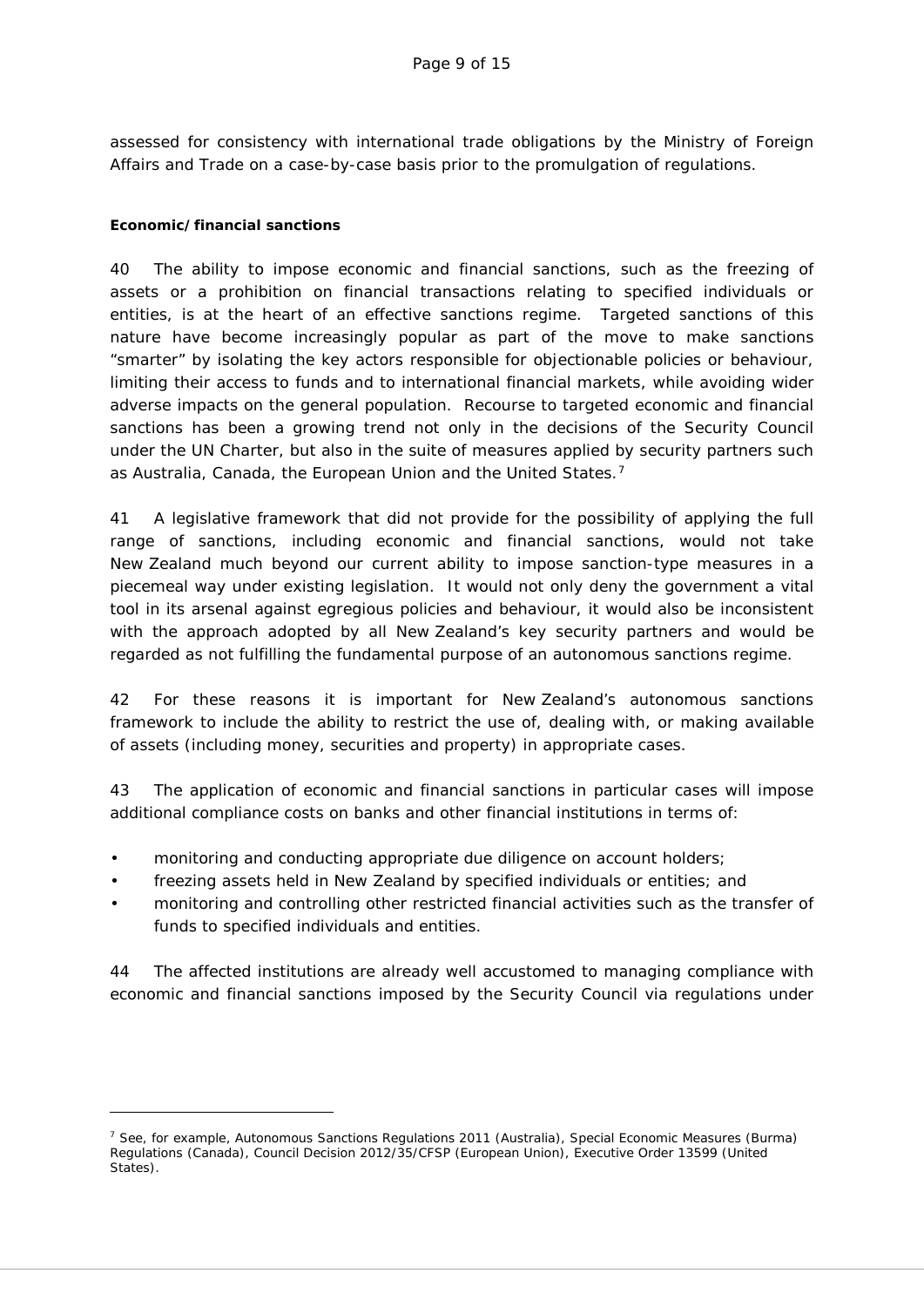the United Nations Act  $1946<sup>8</sup>$  The additional cost of compliance with measures imposed under the autonomous sanctions framework is anticipated to be minimal.

45 In limited cases, it is possible that individuals or companies in New Zealand may be prevented from recuperating debts due to them, for example under contractual arrangements, if the funds to be used to make such payments have been frozen. In the context of New Zealand's small size and geographic isolation, it is considered that such cases will be rare and the impact on persons in New Zealand is anticipated to be minimal.

### Safeguards to be incorporated into the framework

46 In practice, the impact of autonomous sanctions on persons in New Zealand is expected to be limited, since the focus for autonomous sanctions will be the situation in third countries. Nevertheless, aspects of the proposed framework have the potential to adversely affect the position of individuals and entities, whether in New Zealand or overseas, raising issues with respect to certain fundamental human rights such as the right to be informed, the right to be heard, the right to a fair trial, the right to freedom of movement, and the right to property.

47 A number of cases heard in European and British courts have highlighted the importance of ensuring autonomous sanctions are applied in a way that protects the human rights of individuals to the extent possible; and have been willing in some instances to strike down measures that failed to provide adequate protections.<sup>9</sup> Among other things, several of these cases have underscored the need to make available a statement of reasons for the listing; to notify affected parties that they have been listed; and to provide genuine review procedures.

48 For these reasons, it is proposed that the framework provide for a number of safeguards in order to protect the rights of targeted individuals and groups and ensure that any measures imposed can withstand scrutiny.

#### **Validity measures**

-

49 To ensure listing decisions are as robust as possible, it is proposed that any decision to list persons or entities be made domestically by New Zealand, rather than applying lists prepared by our security partners.

<span id="page-9-0"></span><sup>&</sup>lt;sup>8</sup> Existing United Nations Sanctions Regulations in respect of Côte d'Ivoire, Democratic People's Republic of Korea, Democratic Republic of the Congo, Eritrea, Iran, Lebanon, Liberia, Libya, Somalia and Sudan, for example, all include economic and financial measures of this nature.

<span id="page-9-1"></span><sup>9</sup> See, for example, *HM Treasury v Ahmed & Ors* [2010] 2 AC 534, *Yassin Abdullah Kadi and Al Barakaat International Foundation v Council and Commission* [2008] ECR I-6351, *Der Generalbundesanwalt beim Bundesgerichtshof v E and F*, Case C-550/09, 17 May 2010.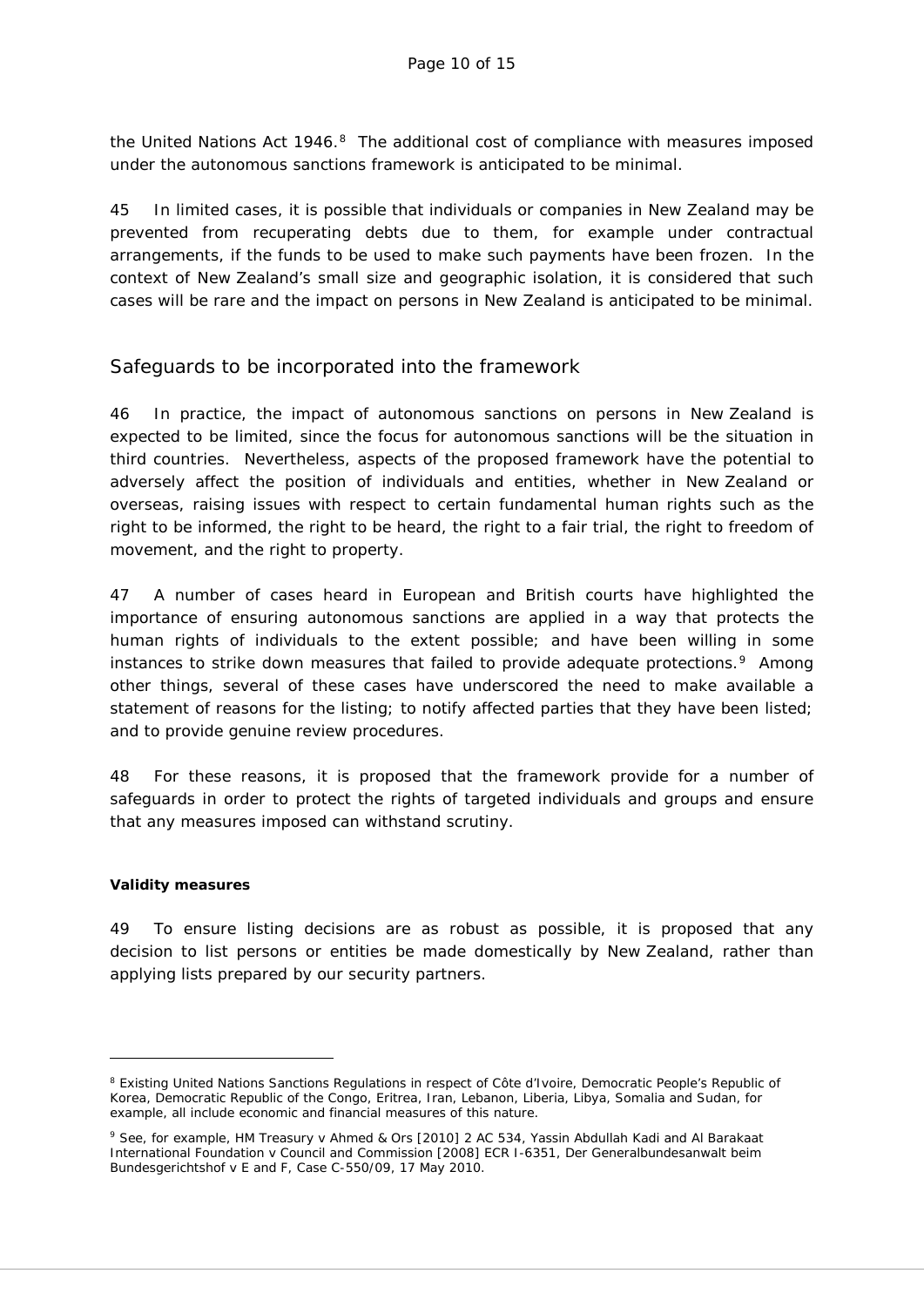#### **Transparency measures**

50 To ensure affected parties have access to information about decisions affecting them, any decision to list an individual or entity (e.g. for the purposes of an admission restriction or asset freeze) would be set out in a public document such as the *New Zealand Gazette*, along with a brief explanation of the reason for the listing.

51 Similarly, information on any assets subject to an asset freeze would be made publicly available.

52 An up-to-date list of persons and entities subject to autonomous sanctions would be maintained on a website.

#### **Reviewability and sunset measures**

53 The legislation would include an administrative review mechanism allowing affected individuals and entities to apply for the revocation of a listing decision; or for the revocation of a decision to freeze specified assets. Listing decisions would also be able to be revoked on the initiative of the Minister of Foreign Affairs.

54 Autonomous sanctions should be essentially of a temporary, not a permanent nature. Accordingly the framework would provide for a listing decision or a decision to freeze specified assets to expire after a period of three years from the date on which the decision took effect, unless deliberately renewed.

#### **Compensatory measures**

55 The framework would provide the power for the Crown to grant relief to a third party with an interest in controlled assets that is adversely affected by a sanctions decision; and/or immunity from legal proceedings to a New Zealand individual or entity acting in reliance on sanction measures.

#### **Exemption measures**

56 Recognising that all cases are different, the legislation would give the Minister power to authorise activities that would otherwise contravene a sanctions measure. This will provide the flexibility to allow exceptions, for example on humanitarian grounds, or to allow personal needs or contractual requirements to be met from frozen assets. Such authorisations would be made subject to any conditions that were considered necessary.

57 The benefits of including safeguards such as those listed above in the autonomous sanctions framework include: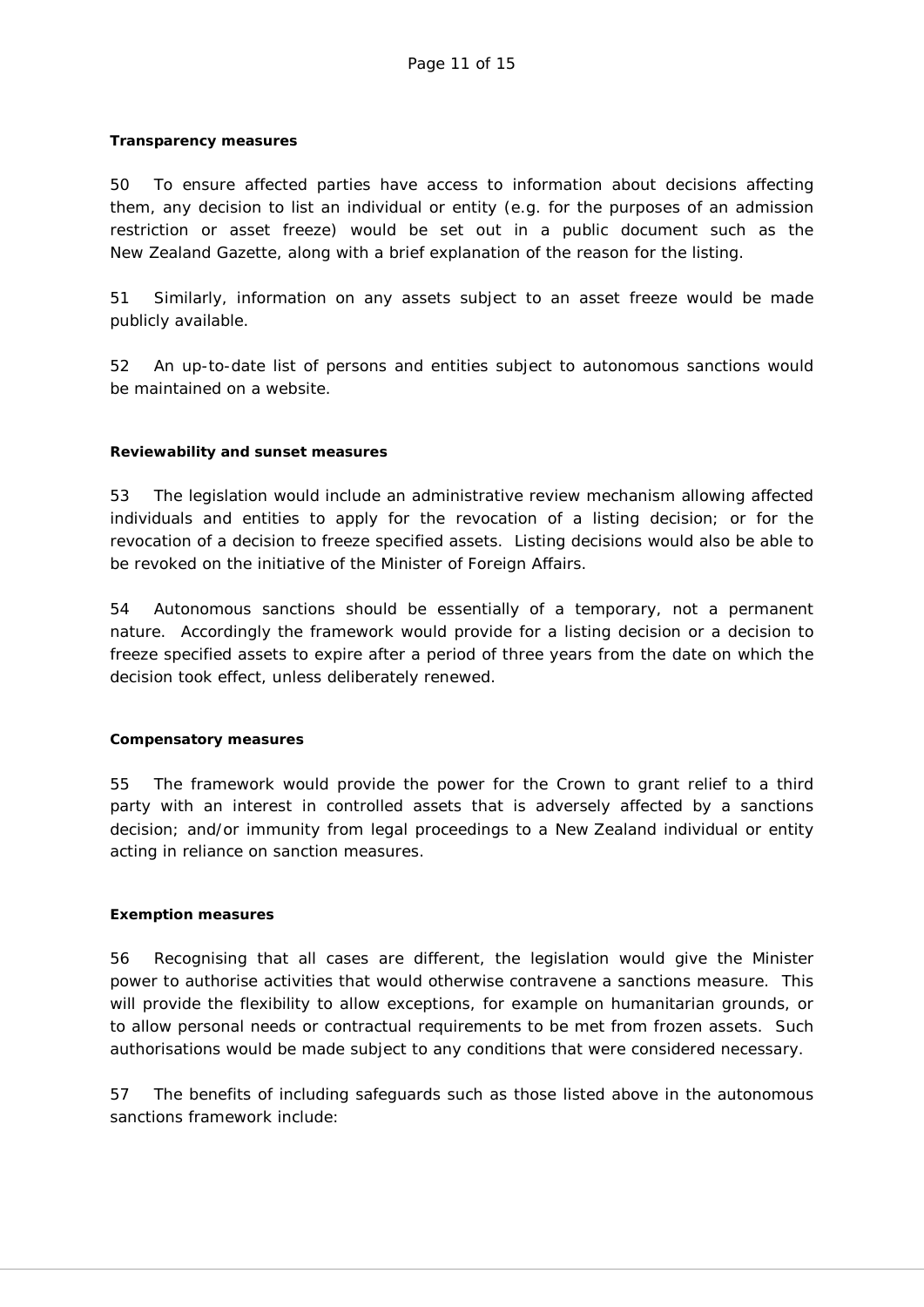- better recognition and protection of fundamental human rights such as the right to property and the right to natural justice; and
- a more robust autonomous sanctions regime that is better able to stand up to scrutiny.

### Offences and penalties

58 In keeping with the purpose of autonomous sanctions and the seriousness with which they should be regarded, an offence would be committed for engaging in conduct that contravenes the sanctions regulations, for example by:

- supplying, selling or transferring a good or technology in breach of a sanctions measure;
- providing a service in breach of a sanctions measure;
- importing or exporting a good or technology in breach of a sanctions measure;
- making available, using or dealing with an asset that is subject to a sanctions measure; or
- dealing with a designated person or entity in a way that breaches a sanctions measure (such as providing funds to that person or entity).

59 In a similar vein, an offence would be committed for contravening a condition under an authorisation granted pursuant to a regulation. An offence would also be committed for providing false or misleading information in connection with a sanctions measure.

60 Penalties for breach will apply to both individuals and bodies corporate. To accommodate issues relating to knowledge on the part of bodies corporate, it will be sufficient to show in their case that a director, employee or agent of the body corporate, acting within the scope of their authority, had the requisite knowledge.

61 In line with New Zealand's sentencing regime, and to reflect the seriousness of a breach of sanction measures and provide a deterrent effect, the following maximum penalties for offences are proposed:

- in the case of individuals, imprisonment for a term not exceeding five years, or a fine of \$100,000, or both
- in the case of bodies corporate, a fine of \$1 million.

### Enforcement of autonomous sanctions

62 Reliance on penalties alone for deterrence and enforcement has certain disadvantages. It addresses the situation following the commission of an offence and tends to reserve enforcement action for only the most egregious situations where it is in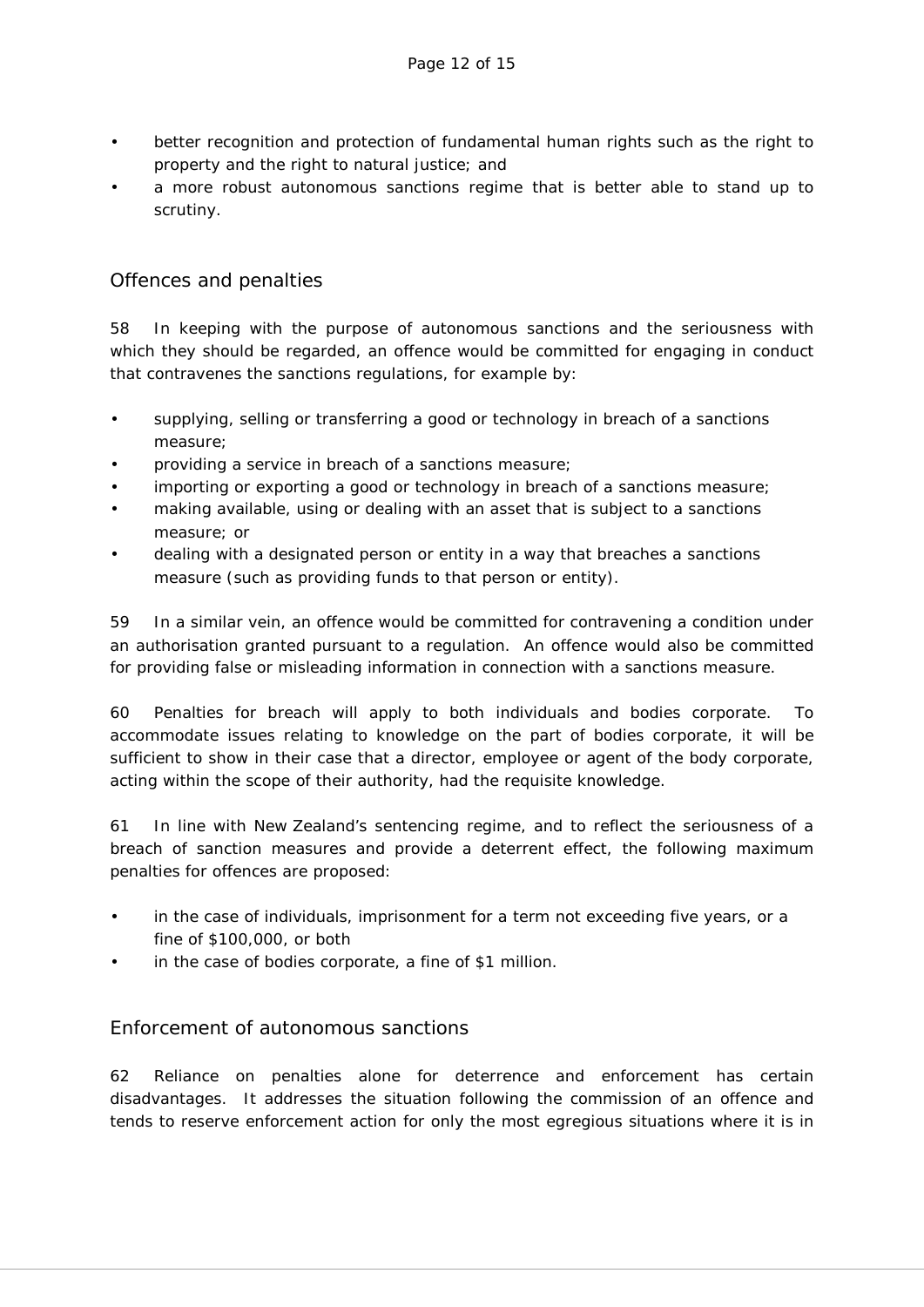the public interest to prosecute. It does nothing to prevent an imminent breach or the continuation of a breach pending legal proceedings.

63 To address this shortcoming, the legislation will include the ability to seek an injunctive remedy where a person has engaged, is engaging, or proposes to engage in conduct involving a contravention of the sanctions regulations, thus restraining the person from that conduct. Preventative action of this nature may assist in furthering the objectives of the autonomous sanctions. An injunctive remedy of this nature would be able to be granted only on application by the Attorney-General.

64 To assist in the enforcement of sanction measures, the legislation will include a power to require specified information or documents to be provided for the purpose of determining whether a measure is being complied with. While this requirement could impose additional compliance costs on businesses, the incidence of the power being exercised is expected to be low, therefore the overall impact is anticipated to be minimal.

### Relationship to the United Nations Act 1946

65 The United Nations Act 1946 provides for regulations to be made to implement United Nations Security Council Resolutions, which may include sanction measures. This stand-alone system for UN-mandated sanctions will continue in parallel with the autonomous sanctions framework.

66 The penalty provisions of the United Nations Act 1946 have not been updated since 1990, and the applicable penalties<sup>[10](#page-12-0)</sup> are now ill-matched to the seriousness of a breach of sanction measures. Accordingly it is proposed to update and align the penalty and enforcement provisions of the United Nations Act 1946 with the new autonomous sanctions framework. In addition to aligning the penalties for committing an offence under either regime, the possibility of seeking an injunctive remedy to prevent a breach of sanctions from taking place will be reflected also in the United Nations Act, as will the provisions relating to knowledge on the part of bodies corporate.

# Conclusions and recommendations

-

67 A non-regulatory option would not enable the objectives of an autonomous sanctions regime to be achieved. In particular, it would not provide the legal authority for controlling dealings in assets or the necessary penalty and enforcement provisions to address past, present or future breaches.

68 It is recommended that New Zealand establish a comprehensive legislative framework for the imposition of autonomous sanctions which would consist of an Act of

<span id="page-12-0"></span><sup>&</sup>lt;sup>10</sup> In the case of an individual, imprisonment for a term not exceeding 12 months or a maximum fine of \$10,000. In the case of a body corporate, a maximum fine of \$100,000.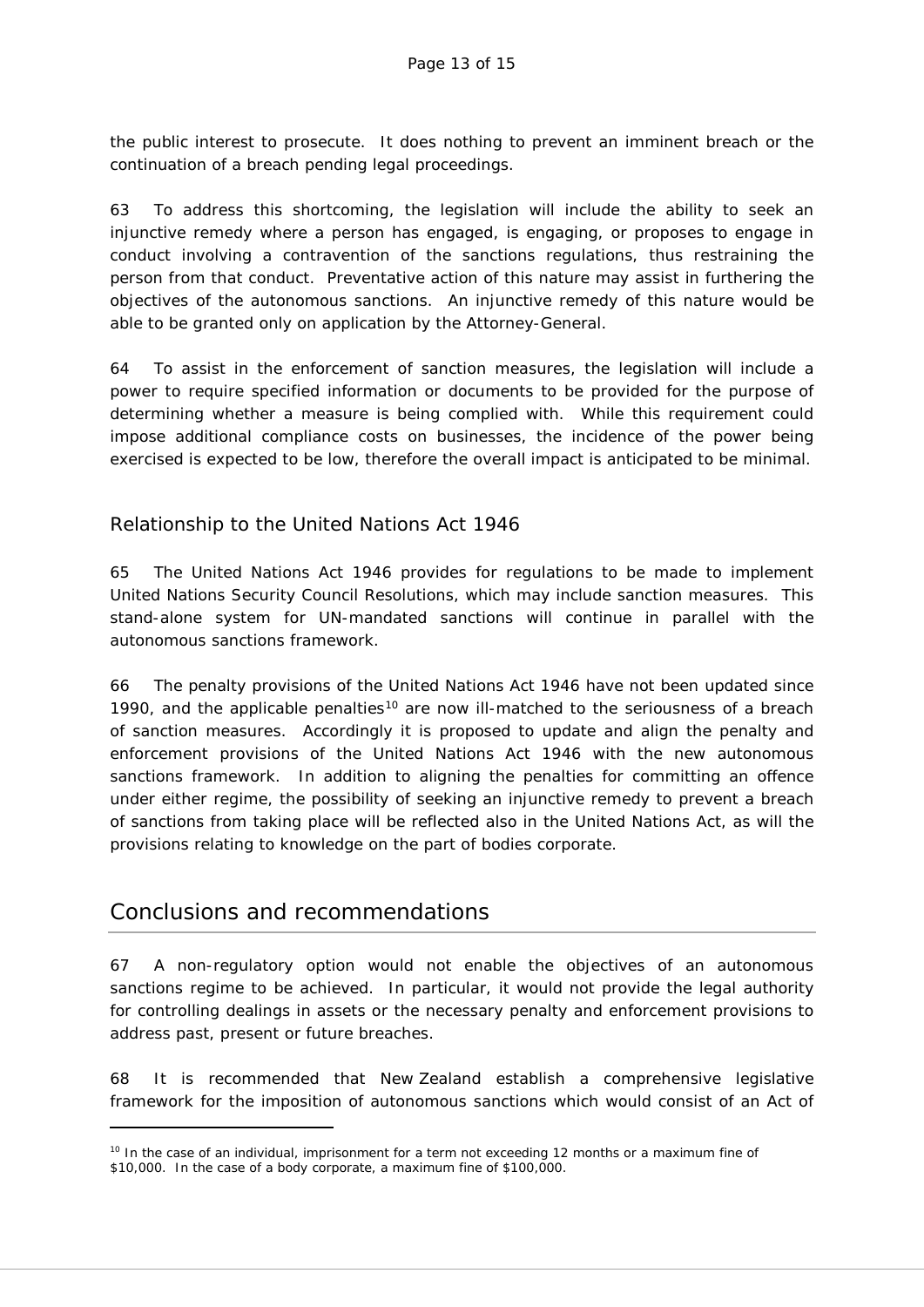Parliament, supplemented by regulations and tertiary legislative instruments which would be passed on a case-by-case basis to address particular situations. An empowering Act, supplemented by subsidiary legislation containing details of the specific application of sanction measures will best meet the objectives of the policy proposal and be sufficiently flexible to deal with fast-moving developments on the international stage.

# **Consultation**

69 The Crown Law Office, New Zealand Customs Service, Department of Prime Minister and Cabinet, Government Communications Security Bureau, Ministry of Justice, Ministry of Business, Innovation & Employment, New Zealand Defence Force, New Zealand Security Intelligence Service, Parliamentary Counsel Office, New Zealand Police, Reserve Bank of New Zealand, Ministry of Transport and the Treasury were consulted on this Regulatory Impact Analysis and the accompanying policy paper.

70 No consultation outside government has taken place, given the limited anticipated impact on the wider New Zealand public and businesses.

# Implementation

71 Implementation of the empowering legislation will be achieved by promulgating regulations applying sanction measures to specified countries, individuals and entities.

72 Sanctions imposed under the United Nations Act 1946 are administered by the Ministry of Foreign Affairs and Trade. It is appropriate that both UN-mandated sanctions and autonomous sanctions be administered and implemented by the same department.

73 The implementation of sanction measures requires a co-ordinated approach involving operational agencies and financial institutions. While many of the sanctions will be imposed on individuals and entities with little or no connection to New Zealand, there may be individuals or financial institutions which are not aware of the sanctions. The dissemination of public information on any sanctions and their ambit will therefore be crucial to assist with enforcement and ensure that the proposal meets its public policy objectives.

74 The proposed framework will create a consolidated basis for the imposition of autonomous sanctions. This is likely to reduce the complexity of the current approach which is a mix of UN sanctions and ad hoc measures (such as travel bans) taken in respect of particular countries. This will help to reduce compliance costs and ensure a more streamlined approach to the implementation of sanctions.